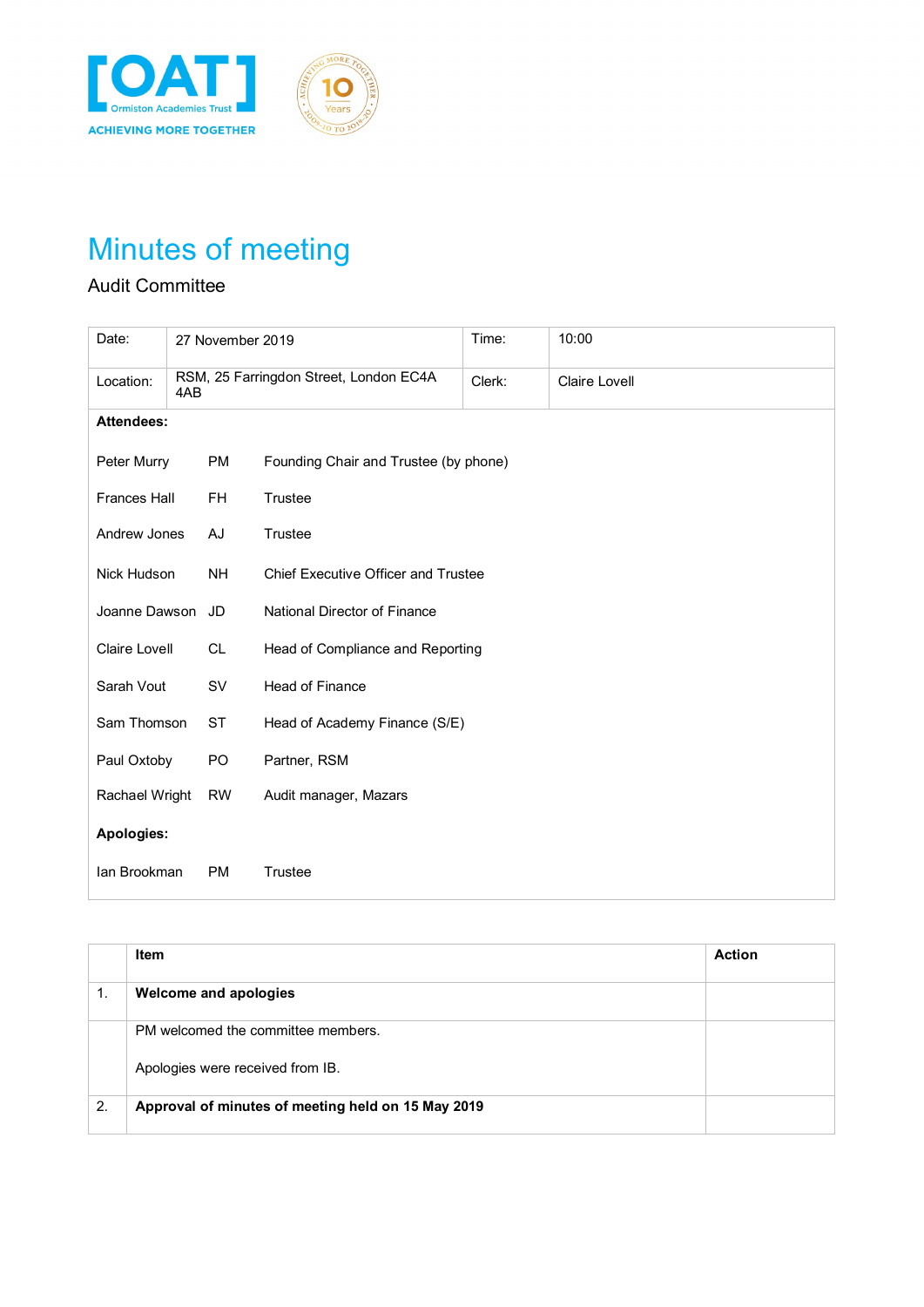



|    | The minutes of 15 May 2019 were confirmed as approved. It was also confirmed that the<br>minutes of the previous meeting in February 2019 had been updated for the required<br>changes noted at the May meeting.                                                                                                                                                                                                                                                                                                                             |    |
|----|----------------------------------------------------------------------------------------------------------------------------------------------------------------------------------------------------------------------------------------------------------------------------------------------------------------------------------------------------------------------------------------------------------------------------------------------------------------------------------------------------------------------------------------------|----|
| 3. | Matters arising form previous meetings                                                                                                                                                                                                                                                                                                                                                                                                                                                                                                       |    |
|    | The action log in relation to matters arising was reviewed.                                                                                                                                                                                                                                                                                                                                                                                                                                                                                  |    |
|    | The Trustees queried the number of outstanding issues but it transpired that this related to<br>the Financial Oversight and Risk tracker. JD explained that there were head office (HO)<br>capacity issues and that further discussion would be included in the OM update.                                                                                                                                                                                                                                                                   |    |
|    | It was agreed that for the next meeting JD is to prepare a list of short term priorities. A 6-<br>12 month action plan will be agreed that will address any capacity issues within HO<br>finance.                                                                                                                                                                                                                                                                                                                                            | JD |
| 4. | Accounts and audit findings report                                                                                                                                                                                                                                                                                                                                                                                                                                                                                                           |    |
|    | PO presented the main findings surrounding the financial statements and the external<br>audit. He stated that RSM are behind on the audit process due to internal processes.                                                                                                                                                                                                                                                                                                                                                                 |    |
|    | No significant audit issues have been identified.                                                                                                                                                                                                                                                                                                                                                                                                                                                                                            |    |
|    | It was agreed that there is now more overall control at the centre but there are still issues<br>around data collection. JD confirmed that we are looking at working towards a single<br>ledger which will improve the process. It was discussed that this was considered as part of<br>the overall move to a single chart of accounts in 2018/19 but at the time it was considered<br>too big a move to do both at the same time. PO noted the tight timetable that Head Office<br>currently work towards in order to meet final deadlines. |    |
|    | The Trustees queried why the audit was not as far advanced as in previous years. PO<br>stated that this was due to the internal processes that needed to be followed.                                                                                                                                                                                                                                                                                                                                                                        |    |
|    | PO discussed the audit findings report.                                                                                                                                                                                                                                                                                                                                                                                                                                                                                                      |    |
|    | Pensions -the audit work was carried out in accordance with the plan.                                                                                                                                                                                                                                                                                                                                                                                                                                                                        |    |
|    | It was agreed that going forwards OAT needs to examine LGPS contributions.                                                                                                                                                                                                                                                                                                                                                                                                                                                                   |    |
|    | It was confirmed that from a completeness point of view they are currently collating<br>responses with regards to whether or not any other enhanced pension payments exist in<br>the Trust.                                                                                                                                                                                                                                                                                                                                                  |    |
|    | Valuation of school buildings                                                                                                                                                                                                                                                                                                                                                                                                                                                                                                                |    |
|    | The Trustees expressed their frustration over the fact that the issues surrounding Fair<br>Value (FV) had been raised over a year ago and had still not been resolved and requested<br>to know what the plan is going forwards. In 12 months time we cannot be in the same<br>position. It is an expensive resource and the individual needs to be qualified to perform the<br>role.                                                                                                                                                         |    |
|    | JD stated that alongside the Exec and linked to the Operating Model work, FV's role will be<br>reviewed and the risk will be negated. NH stated that the Trust needs to regularise estates                                                                                                                                                                                                                                                                                                                                                   |    |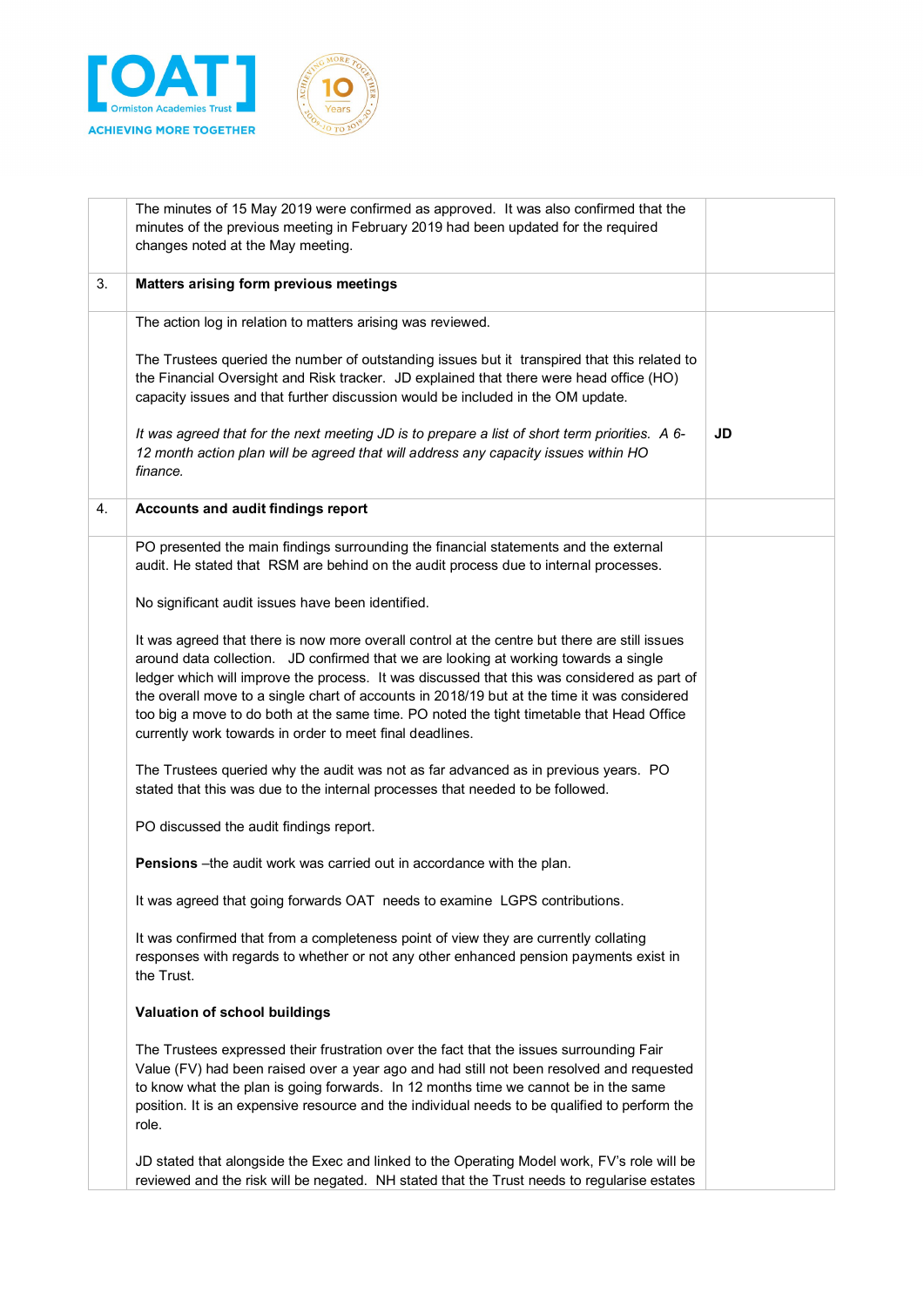



staff, address HO capacity issues and reduce the use of consultants. PO stated that due to the fact that external benchmarking of the properties was carried out this year, RSM are happy with the existing valuations for the current year.

#### **Bushfield extension**

SV stated that the property review position needs to be provided to RSM.

JD stated that going forwards there would be an improvement in finance joining up with other functions at Head Office. Monthly meetings with Estates have been organised. The Executive are also meeting with the Local Authorities so they become aware at an earlier stage of any new building proposals.

PM noted a potential rebuild at Sudbury but as of yet there is no Department of Education approval.

#### **Regularity**

The regularity issues that were identified will be addressed in early 2020. The Trustees noted that the control over the purchase to pay was a key driver of the Ops Model work.

#### **Internal control deficiencies**

There is currently no control in place to stop academies transacting with related parties. However, under a single ledger this can be addressed. A complete list of related parties within the Trust needs to be obtained.

PO highlighted the risk surrounding employee bank detail changes. It was agreed that this will be discussed with EPM as to how they mitigate this risk.

PO stated that there were inconsistencies in payroll controls. Standardisation and review of the process is required to ensure all procedures are correct and aligned with appropriate segregation of duties.

PO stated that the overall process was successful and clean. The Trustees queried the next steps due to the issues that happened last year. RSM stated that there were happy with the figures.

It was agreed that the Trustees would send back comments on the financial statements in order that they can then be amended and sent to the full Board ahead of 12 December 2019.

The Trustees invited a separate discussion with RSM, however PO stated that there is nothing that he would not raise in front of the team. He highlighted the journey that we are currently on and how we are trying to centralise the process within the constraints of the system.

## 5. **Internal Audit Report** RW ran through the Internal Audit Plan for 2019/20 and onwards and confirmed the

compliance reviews are now to be carried out by Mazars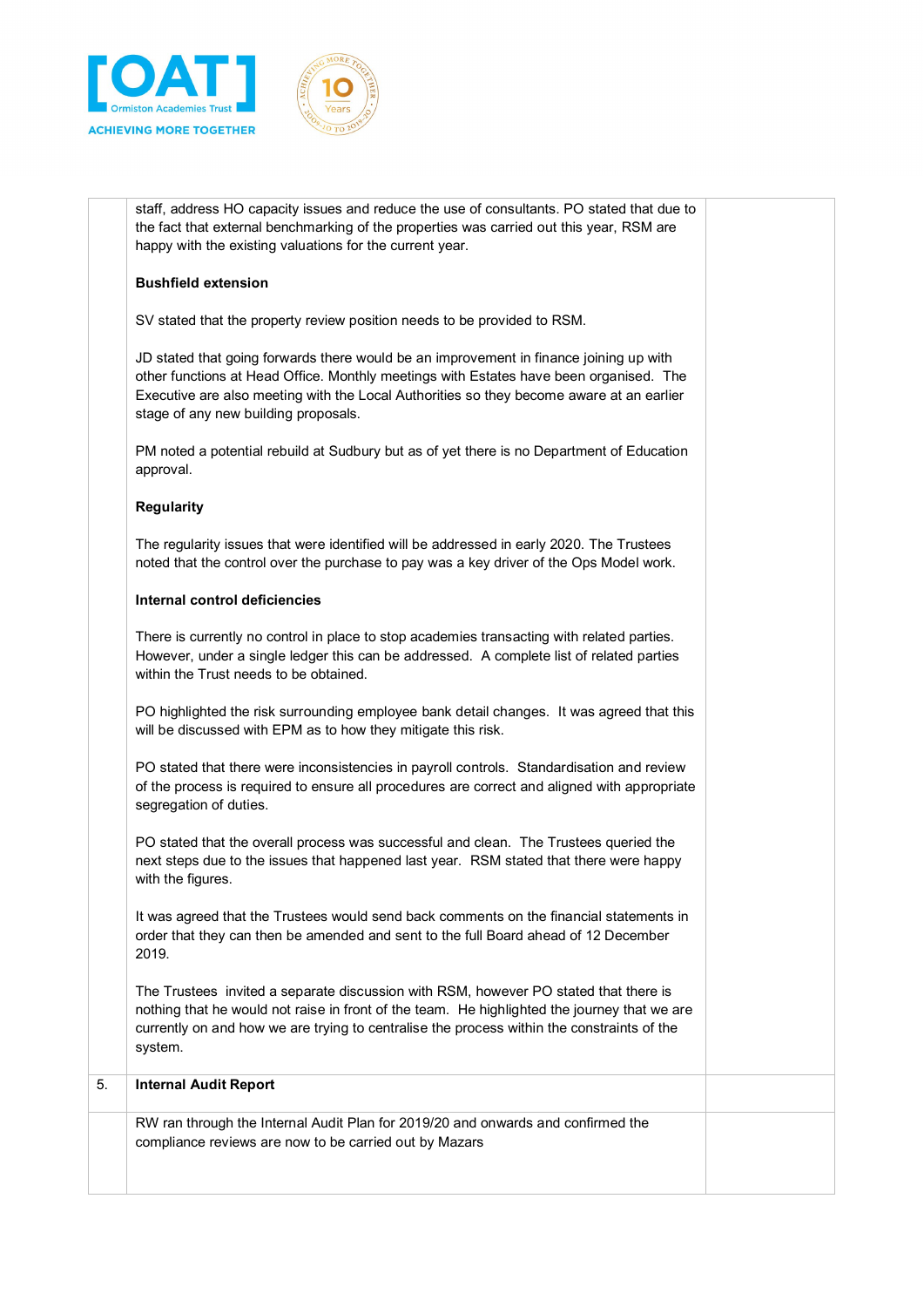

MOR

| Date of next meeting                                                                                                                                                                                                                                |              |
|-----------------------------------------------------------------------------------------------------------------------------------------------------------------------------------------------------------------------------------------------------|--------------|
| None.                                                                                                                                                                                                                                               |              |
| Any other business                                                                                                                                                                                                                                  |              |
| It was agreed that RW will amend some responses following discussion and then this will<br>be sent to PH for review.                                                                                                                                | <b>RW/PH</b> |
| The Trustees queried whether the Clerk to the Trustees, SYP, had seen the report and it<br>was confirmed that she had. It was agreed that this document needs to be considered with<br>all of the other areas within the Trust.                     |              |
| The Governance report was tabled at the meeting. The Trustees queried whether the<br>findings are accurate. RW stated that although the processes are in place, they may not be<br>formally documented.                                             |              |
| Governance                                                                                                                                                                                                                                          |              |
| The Trustees asked whether we need a specific individual to look at risk and JD stated that<br>this would be covered within the Ops Model section. It was agreed that this was a high<br>priority that needs to be addressed.                       |              |
| The Trustees queried whether risk should sit in Finance. PO stated that the responsibility<br>should sit with National Finance Director but the work should be delegated. It was all<br>agreed that this was a capacity issue.                      |              |
| AJ asked for an overview of the reports surrounding risk management and Head Office<br>compliance. RW stated that this was Stage 1 of the overall risk plan for the Trust and that<br>significant issues were raised.                               |              |
| <b>Risk management</b>                                                                                                                                                                                                                              |              |
| JD stated that the documentation of processes needs to be improved. The Trustees stated<br>again that the risk surrounding the purchase to pay points must be a top priority going<br>forwards.                                                     |              |
| ST stated that the pre conversion process is better than the post conversion process, and<br>due to capacity issues, consistent training is ad hoc. There is also more challenge<br>surrounding this when more than one academy converts at a time. |              |
| With regard to TWOA, the Trustees queried the induction process was for new academies<br>and asked who owns this process. JD stated that the overall conversion process is being<br>reviewed and this will be incorporated.                         | JD           |
| CL presented the compliance reports on Ormiston Sir Stanley Matthews (OSMA) and<br>Thomas Wolsey (TWOA).                                                                                                                                            |              |
| this. It was agreed to review the plan during the year to confirm on track.                                                                                                                                                                         |              |
| The Trustees queried the timing of the safeguarding reviews given the change in staffing.<br>NH suggested that this is moved to the end of 2019/20. RW to amend the report to reflect                                                               | <b>RW</b>    |